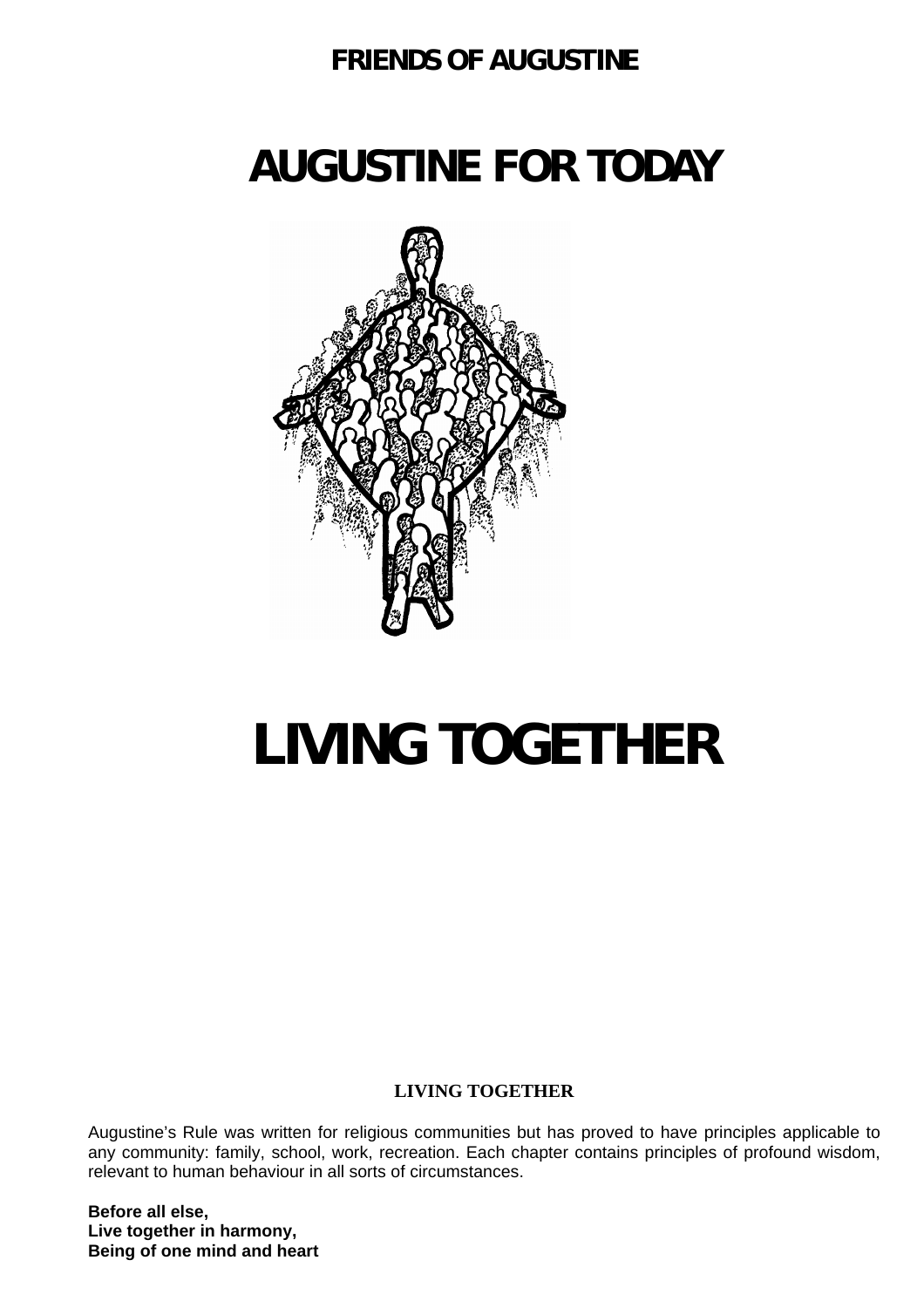#### **On the way to God, Mutually honouring God in yourselves, Whose temples you are.** *Rule Ch.1 Rule Ch.1*

I appeal to you make my joy complete by being of a single mind, one in love, one in mind and heart ...... Make your own the mind of Christ Jesus.

*Philippians 2: 2, 5* 

Do you not realise that your body is the temple of the Holy Spirit, Who is in you and whom your received from God. *1 Corinthians 6: 19* 

> Mutual respect is the basis for living happily and peacefully, Each one recognising the dignity of others, Each one desiring the well-being of the others, As Jesus has clearly shown us in the Gospel.

#### **Among you there can be no question of personal property. Rather, take care that you share everything in common. Not all should receive the same because not all are equally strong, But each person should be given what he or she personally needs** *Rule Ch. 1**Rule Ch. 1*

With him went the Twelve, as well as certain women ... and many others who provided for them out of their own resources. *Luke 8: 2,3* 

And all who shared the faith owned everything in common; they sold their goods and possessions and distributed the proceeds among themselves according to what each one needed.

*Acts 2: 44,45* 

Significantly, the first requirement for community is the sharing of goods. This applies to family life as it does to religious community. The sharing of goods calls for a spirit of generosity Which extends to other important areas of life together, Such as generosity in judgement of each other.

**Some receive more; others are happier because their needs are fewer. The simpler a life, the more suited to a servant of God. Those who have strength to lead simple lives, Should consider themselves the richest of people. It is better to make do with a little than to have plenty.** 

*Rule ch.3* 

A man of the road said to Jesus. 'I will follow you wherever you go'. Jesus said, 'Foxes have holes and birds of the air have nests, but the Son of Man has nowhere to lay his head.' *Luke 9: 57,58* 

In his honour Levi held a great reception in his house, and with him at table was a large gathering of taxcollectors and others. *Luke 5: 29* 

Do not store up treasure for yourselves on earth where moth and woodworm destroy them and thieves can break in and steal .. for wherever your treasure is, there will your heart be too.

*Mt.* 

*6; 19-21* 

While material wealth can enrich our lives in ways, It cannot buy happiness or contentment. Simplicity of life does not mean misery or squalor or penny-pinching. Jesus was criticised for eating and drinking, sometimes with rather rowdy groups. Sharing according to need removes the competitive urge to have more than others.

Contentment with having enough brings inner peace.

**Imagine that your brother or sister has a physical wound And wished to conceal it for fear of the medical treatment, Would it not be an act of mercy to make it known? How much greater then, is our obligation to make known a spiritual condition**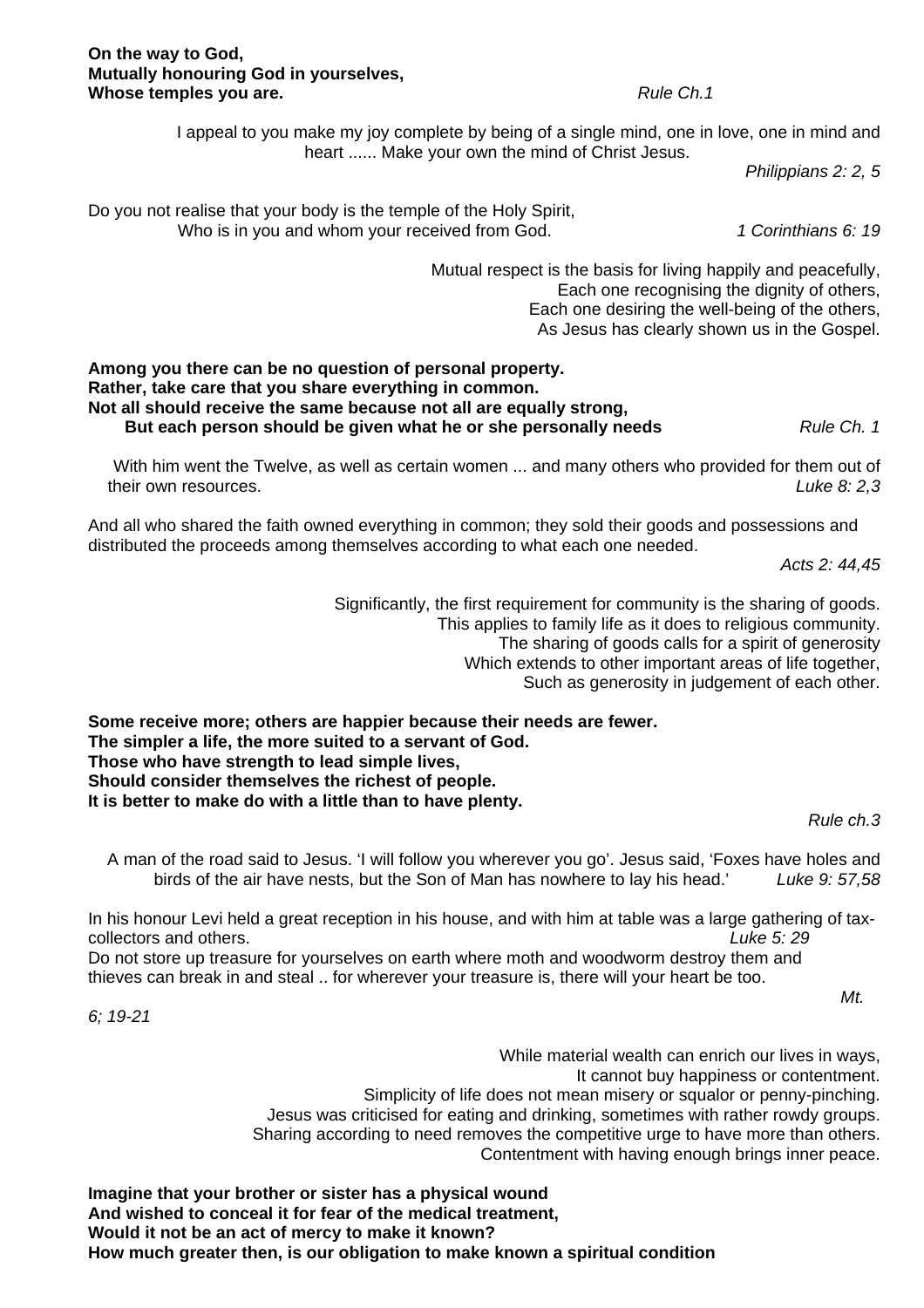#### **And to prevent evil gaining a stronger hold in their hearts.**

'If your brother does something wrong, go and have it out with him. If he listens to you, you have won back your brother. If he refuses to listen, take two or three others .... Then report it to the community.' *Mt 18: 15-17* 

> Fraternal correction is an act of kindness, In the way a surgeon's knife, though painfully cutting, Is intended to promote future health and well-being. To tolerate bad behaviour, for the sake of maintaining 'peace' Is a misguided notion of kindness in any community.

**It is written of love that 'it is not self seeking', that is to say Love puts the interest of the community before personal advantage. The degree to which you put the interests of the community before your own is a measure of your progress in love.** *Rule Ch. 5**Rule Ch. 5* 

'You know that among the gentiles the rulers lord it over them ... Among you this is not to happen. No; anyone who wants to become great among you must be your servant ... Just as the Son of man came not to be served but to serve. *Mt. 20: 20-28* 

> This is the Golden rule of community life, Of all human relationships inspired by love Ever asking, not 'what is in it for me?' but rather 'What can I give? How can I serve?'.

#### **Do not quarrel, But if you do, put an end to it as quickly as possible.** *Rule Ch. 6 Rule Ch. 6*

'Love you enemies and pray for those who persecute you. For if you love those who love you, what reward will you get? Do not even the tax collectors do as much?' *Mt. 5: 43-48* 

> Occasional abrasions are almost inevitable when people live closely together. The inner wounds and scars should be helped to heal immediately, So they do not fester. Paul's principle 'Let not the sun go down on your anger' Is good

#### **By ready and loving obedience to the superior, You show compassion both to the superior and to yourself. The higher a position a superior holds, The greater the danger for him or her.** *Rule Ch. 7**Rule Ch. 7**Rule Ch. 7*

After he had washed their feet at the Last Supper, Jesus said: 'You call me Lord and Master, and rightly; so I am. If I then, the Lord and Master have washed your feet, You must wash each other's feet. I have given you an example, so that you may copy what I have done to you.' *John 13: 15* 

> Every group needs some organisation And individuals to occupy certain offices, sometimes of power and influence. Exercising power and influence is the way they serve the community. The others serve by co-operating, Being punctual, thoughtful, observant of the necessary rules.

**The Lord grant that, with longing for spiritual beauty, You will lovingly observe all that is written here, Not weighed down like slaves straining under a burden, But living like free people under grace.** *Rule Ch. 8**Rule Ch. 8*